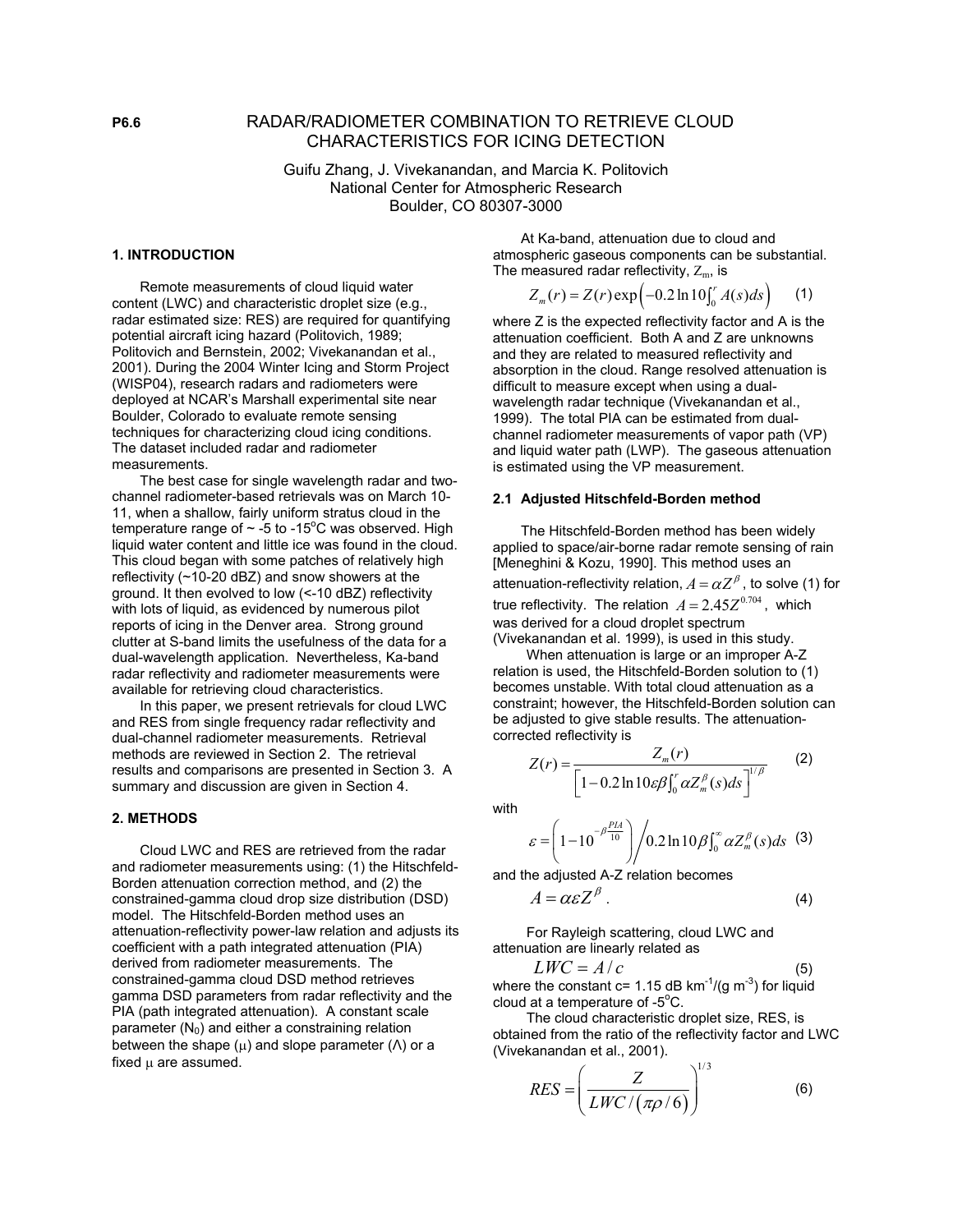where ρ is the water density.

### **2.2 Constrained gamma drop size distribution (DSD) retrieval**

 Cloud characteristics can be retrieved by assuming a DSD model. The most commonly used DSD model is the gamma distribution, written as

$$
N(D) = N_0 D^{\mu} \exp(-\Lambda D)
$$
 (7)

where the three parameters are: the concentration parameter  $N_0$ , shape parameter $\mu$ , and slope parameter <sup>Λ</sup>. With the gamma DSD model (7), radar reflectivity and cloud attenuation are represented by the DSD parameters as

$$
Z = N_0 \Lambda^{-7} \Gamma(\mu + 7)
$$
 (8)

$$
A = \frac{\pi}{6} \rho c N_0 \Lambda^{-4} \Gamma(\mu + 4) \,. \tag{9}
$$

 To retrieve the three gamma DSD parameters, three independent measurements at every range gate are usually required. With single frequency radar reflectivity measurements and path integrated attenuation from radiometer measurements, further assumptions are needed.

It is usually assumed that  $N_0$  is constant along the path and  $\mu$  is fixed at a given value or a  $\mu$  - $\Lambda$  relation is used. Substitution of (8) and (9) into (1) yields the

# expression of estimated reflectivity,  $\hat{Z}_m$  . With the

constrained condition PIA, gamma DSD parameters are solved from the measured reflectivity. Once the DSD parameters are known, LWC and RES can be obtained as

$$
LWC = \frac{\pi}{6} \rho N_0 \Lambda^{-4} \Gamma(\mu + 4)
$$
 (10)

$$
RES = \frac{1}{\Lambda} \left( \frac{\Gamma(\mu + 7)}{\Gamma(\mu + 4)} \right)^{1/3}.
$$
 (11)

 These (above) two methods, the adjusted Hitschfeld-Borden method and the constrained gamma DSD retrieval method, are essentially similar when *N*<sup>0</sup> is constant and  $\mu$  is fixed. Eliminating  $\Lambda$  from (8) and (9), we have

$$
A = \frac{\pi}{6} \rho c N_0 \Gamma(\mu + 4) \left( \frac{Z}{N_0 \Gamma(\mu + 7)} \right)^{\frac{\mu + 4}{\mu + 7}}.
$$
 (12)

When  $N_0$  is constant and  $\mu$  is fixed at a value such that 4  $\beta = \frac{\mu}{\sigma}$ 

7  $=\frac{\mu+4}{\mu+7}$ , the DSD retrieval gives the same results as the adjusted Hitschfeld-Borden method since the

coefficient  $\alpha$  and N<sub>0</sub> are adjusted based on PIA.

## **3. COMPARISON BETWEEN RADAR AND AIRCRAFT RETRIEVALS**

 Figure 1 shows radar and radiometer measurements of liquid cloud on 11 March 2004. Figure 1a is the Ka-band radar reflectivity collected at

01:38:20 UTC at 14° elevation, and Fig. 1b is the liquid water path and vapor path at 15° elevation measured by Radiometrics's two-channel radiometer. The radiometer measurements lasted from 01:34:06 to 01:59:39 UTC. The measured vapor path is used to correct gaseous attenuation. The measured radar reflectivity and liquid water path are used to retrieve LWC and RES with the method presented in Section 2.1. The retrieved cloud LWC and RES are shown in Fig. 2. The LWCs around 0.2 g  $m<sup>-3</sup>$  and RESs of 40  $\mu$ m are reasonably in good agreement with in situ aircraft measurements from the University of North Dakota (UND) Citation.

 The cloud LWC retrievals are compared with aircraft measurements as shown in Fig. 3. One ray of radar/radiometer retrievals at an azimuthal angle of  $45^{\circ}$ from the north is plotted versus height. Aircraft measurements of LWC were collected by the CSIRO probe from 00:53:40 to 02:00:59 UTC. Only the data collected within 20 km of the radar are shown for the comparison. Considering differences in space, time, and sample volume size between the in-situ probe and remote measurements, this comparison is acceptable.

 A simple error analysis can be performed when radar reflectivity measurement is the main source of uncertainty in the estimated cloud characteristics. With an assumption of reflectivity measurement error of 0.5dB, we find from (4) - (6) that the relative estimation error for LWC is 8.4% and the error for RES is1.2%. The relative LWC error can be inferred from the fluctuations in Fig. 3. The small RES error is because the errors in A estimates and that of Z are correlated and tend to cancel each other. It is noted that the model error and PIA constraint error can be larger than the error due to reflectivity estimation uncertainty.

# **4. SUMMARY AND DISCUSSIONS**

 In this paper, we have presented cloud characteristics retrievals from radar/radiometer measurements during WISP04. Both the adjusted Hitschfeld-Borden method and constrained gamma DSD retrieval are examined. It is shown that when  $N_0$ is constant and  $\mu$  is fixed the constrained gamma DSD retrieval can yield the same results as the adjusted Hitschfeld-Borden method. However, the DSD retrieval may have advantage for measurements with multiparameters, such as dual-wavelength radar techniques.

 The LWC and RES cloud characteristics were retrieved from radar/radiometer measurements for a liquid cloud case. The retrievals of LWC are comparable to in-situ measurements. Further verification of remotely retrieved parameters with in-situ measurements will be conducted. The comparison of the radar-retrieved variables with additional aircraft observations is in progress.

### **ACKNOWLEDGMENTS**

 We would like to thank the NCAR Atmospheric Technology Division staff for their hard work preparing for and conducting WISP04, and Mike Poellot and UND participants